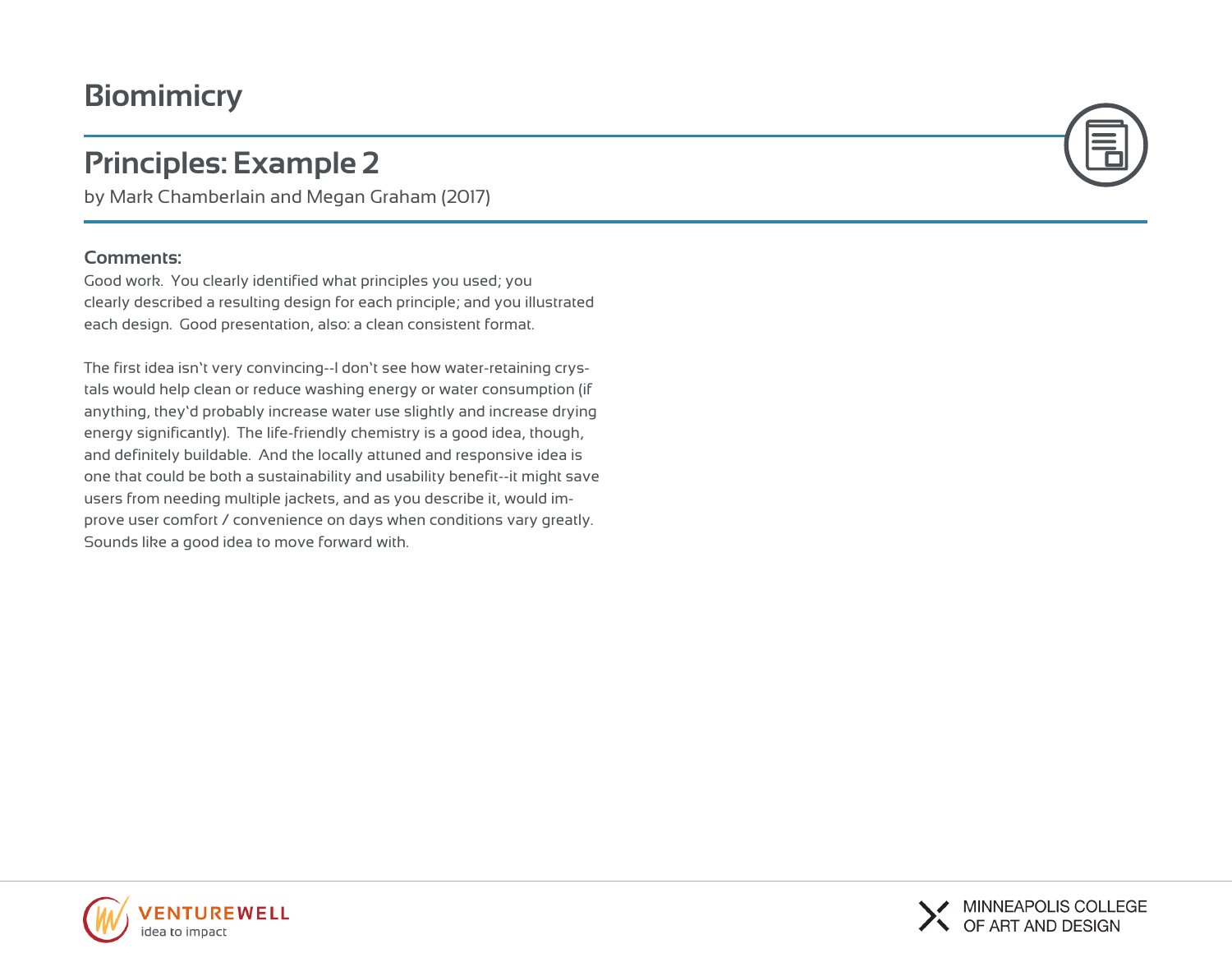

# BIOMIMICRY FROM PRINCIPLES //

The North Face Women's Crescent Full Zip Fleece **Collaborative Product Design // 12.2 Biomimicry from Principles // 4.13.2017** Mark Chamberlain and Megan Graham

#### BIOLOGY QUESTION Evolve to Survive **Replicate strategies that work HOW DOES NATURE**  • Integrate the unexpected **CONSERVE HEAT AND**  • Reshuffle information **MANAGE WEAR EFFICIENTLY? OVERVIEW LIFE'S PRINCIPLES** Biomimicry is about finding design inspiration cotton exterior from nature and asking questions, such as water soaking expanded crystals spot wash hang dry fabric view "how would nature solve this problem?" It's also possible to look at general strategies used by nature.<sup>1</sup> **CURRENT PRODUCT STRATEGY IMPLEMENTATION**

### » **EVOLVE TO SURVIVE**

- » **ADAPT TO CHANGING CONDITIONS**
- » **BE LOCALLY ATTUNED AND RESPONSIVE**
- » **USE LIFE-FRIENDLY CHEMISTRY**
- » **BE RESOURCE EFFICIENT**  (MATERIAL AND ENERGY)
- » **INTEGRATE DEVELOPMENT WITH GROWTH**

More at sustainabilityworkshop.autodesk.com/ products/doing-biomimicry-natural-principles

#### The Crescent Full Zip Jacket does not meet the Evolve to Survive principle as the jacket is dependent on conventional laundering methods. If the owner lived in an environment that did not have electricity, how would the garment be cleaned without damaging the fibers? Cleaning is part of the care regimen that would allow for the garment to meet its expected life. If the cleaning component is not satisfied the garment may not be able to achieve the expected use life.

To combat the reliance on energy and traditional laundering machines, the product could be redesigned to incorporate technology that absorbs water for short periods of time. The water would then evaporate, drying the fabric in the process. The technology incorporates a proprietary crystal that, when soaked in a cold water, expands by absorbing the water and leaving the exterior fabric damp enough to hand wash. The added benefit is that the crystals are designed to maintain the cooled temperature until the water evaporates. This reduces the stress on the fibers and extends the life of the garment.

**www.frioinsulincoolingcase.com/how-the-frio-insulincooling-case-works.html**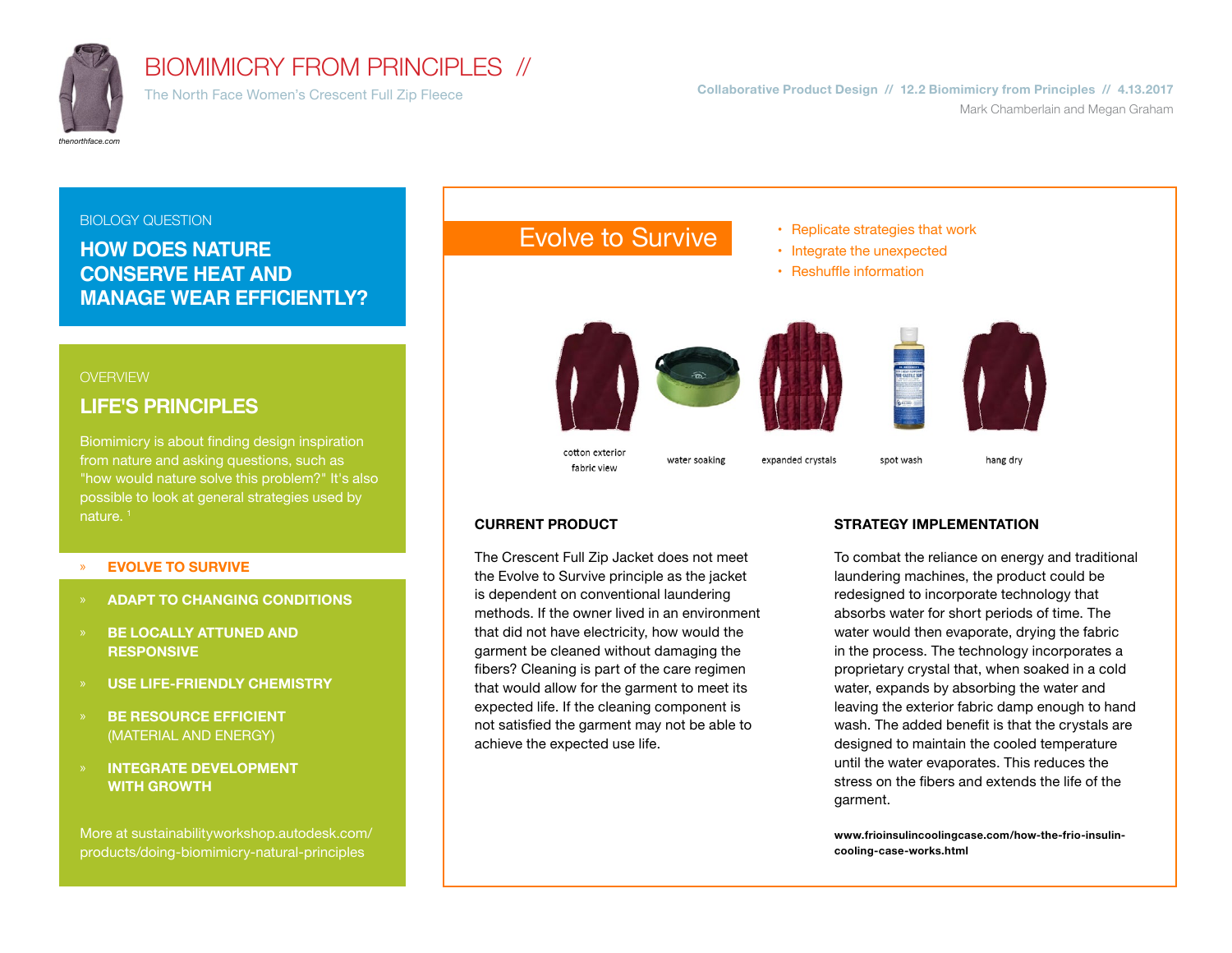

## BIOMIMICRY FROM PRINCIPLES //

#### BIOLOGY QUESTION

## **HOW DOES NATURE CONSERVE HEAT AND MANAGE WEAR EFFICIENTLY?**

#### **OVERVIEW**

## **LIFE'S PRINCIPLES**

Biomimicry is about finding design inspiration from nature and asking questions, such as "how would nature solve this problem?" It's also possible to look at general strategies used by nature.<sup>1</sup>

- » **EVOLVE TO SURVIVE**
- » **ADAPT TO CHANGING CONDITIONS**
- » **BE LOCALLY ATTUNED AND RESPONSIVE**
- » **USE LIFE-FRIENDLY CHEMISTRY**
- » **BE RESOURCE EFFICIENT**  (MATERIAL AND ENERGY)
- » **INTEGRATE DEVELOPMENT WITH GROWTH**

More at sustainabilityworkshop.autodesk.com/ products/doing-biomimicry-natural-principles

# Use Life-Friendly Chemistry **Break down products into benign constituents** Use Life-Friendly Chemistry **Bullet** selectively with a small subset of element











• Build selectively with a small subset of elements

pine needles and fiber yarn forest wool garment compster

**CURRENT PRODUCT**

Do chemistry in water

energy consumption during the manufacturing phase, the product is often a virgin synthetic material or blended with one. If the product is a natural fiber, the raw material process likely can be attributed to soil degradation, high-energy consumption, and water usage. By finding a natural source of fiber that can be made into a textile and then, when the use phase is complete, the jacket could be added to the composter in the backyard after the hardware is removed. Using the waste material from timber processing, "Forest Wool," could replace the polyester fabric of the garment creating a jacket that is naturally antibacterial and antiseptic (and smells fresh) as a result of the pine oil naturally occurring in the raw material.

**inhabitat.com/this-biodegradable-furniture-is-madeentirely-out-of-pine-needles en.wikipedia.org/wiki/Pine\_oil** www.huffingtonpost.com

For the owner to maintain product cleanliness, the traditional washer and dryer require the use of a complex electrical energy component that

#### **STRATEGY IMPLEMENTATION**

is not reclaimed or recaptured.

is delivered to the end user.

Reintroducing technical nutrients from textiles to the natural world is a constant challenge. If the product is made to reduce water and

The polyester that most of the Crescent Full Zip Fleece is made with is a comparatively low impact material. However, in the fabrics current state, the polyester would not be able to be integrated back into the natural world. Polyester, made from several materials, requires multiple processes to enter the state at which it